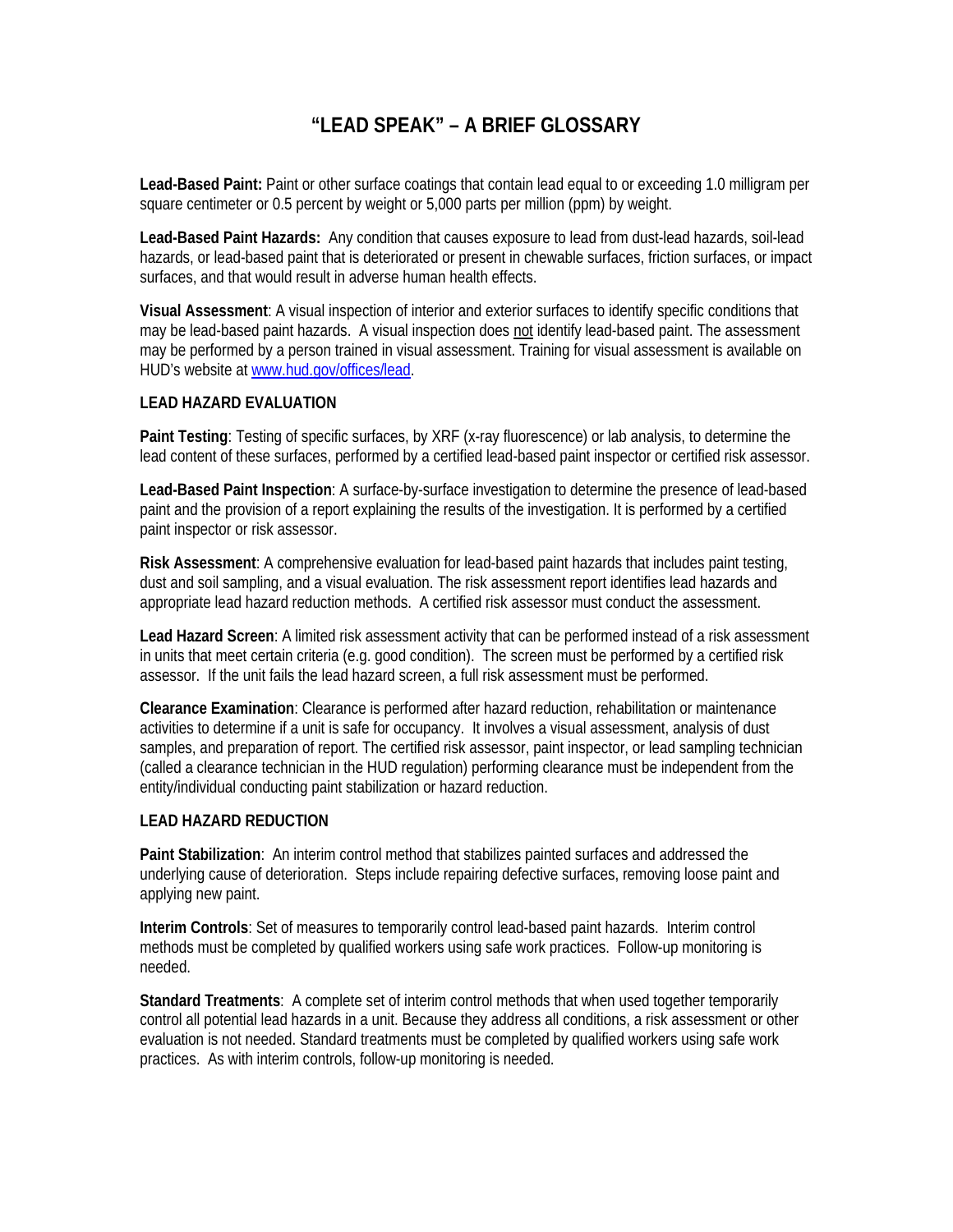**Abatement**: Measures to permanently control (i.e., 20 years or more) lead-based paint or lead-based paint hazards. EPA regulations exclude from the definition of abatement "renovation, remodeling, landscaping or other activities, when such activities are not designed to permanently eliminate lead-based paint hazards, but instead are designed to repair, restore, or remodel a given structure or dwelling, even though these activities may incidentally result in a reduction or elimination of lead-based paint hazards." [*40 CFR 745.223*]

## **LEAD POISONING**

**Environmental Intervention Blood Lead Level:** The level of lead in blood that requires intervention in a child under age six. This is defined as a blood lead level of 20 µg/dL (micrograms per deciliter) of whole blood or above for a single test, or blood lead levels of 15-19 µg/dL in two tests taken at least three months apart.

## **KEY UNITS OF MEASUREMENT**

µg (Microgram): A microgram is 1/1000<sup>th</sup> of a milligram (or one millionth of a gram). To put this unit into perspective, a penny weighs 2 grams. To get a microgram, you would need to divide the penny into 2 million pieces. A microgram is one of those two million pieces.

**ft² (Square foot):** One square foot is equal to an area that has a length of one foot (12 inches) and a width of one foot (12 inches).

**µg/dL**: Micrograms per deciliter used to measure the level of lead in children's blood to establish whether intervention is needed. A deciliter  $(1/10<sup>th</sup>$  of liter) is a little less than half a cup. As noted above, a microgram is the same weight as one penny divided into two million parts.

µ**g/gram**: Micrograms per gram of sample, equivalent to parts per million (ppm) by weight. Used to measure lead in soil.

**µg/ft²:** Micrograms per square feet is the measurement used to measure levels of lead in dust samples. The clearance report should have the dust sampling results listed in µg/ft² (micrograms per square foot).

**mg/cm2:** Milligrams per square centimeter. Used to measure lead in paint.

**percent:** Percent by weight, used usually for lead-based paint (1 percent = 10,000 μg/gram)

**ppm**: Parts per million by weight, equivalent to µg/gram (10,000 ppm = 1 percent). Used to measure lead in paint and soil.

## **LEAD-BASED PAINT STANDARDS**

## **Paint – Definition of Lead-Based Paint**

Paint or other surface coatings that contain at least:

- $\geq 1$  milligram per centimeters square (mg/cm<sup>2</sup>) of lead;
- $\geq 0.5$  percent lead; or 5,000 parts per million lead by dry weight.

\*In 1978 the Consumer Product Safety Commission banned the residential use of lead-based paint that contained greater than or equal to 0.06 percent or 600 ppm of lead.

## **Dust – Federal Thresholds for Lead-Contamination (Risk Assessment/Clearance**)

|   | $\triangleright$ Floors                | 40 $\mu$ g/ft <sup>2</sup> |
|---|----------------------------------------|----------------------------|
|   | $\triangleright$ Interior window sills | $250 \mu g / ft^2$         |
| ➤ | Window troughs (Clearance only)        | $400 \mu g / ft^2$         |

## **Soil – Federal Thresholds for Bare Soil Contamination**

- $\triangleright$  Play areas used by children under age 6 400  $\mu$ g/gram
- $\triangleright$  Other areas, if more than 9ft<sup>2</sup> in total